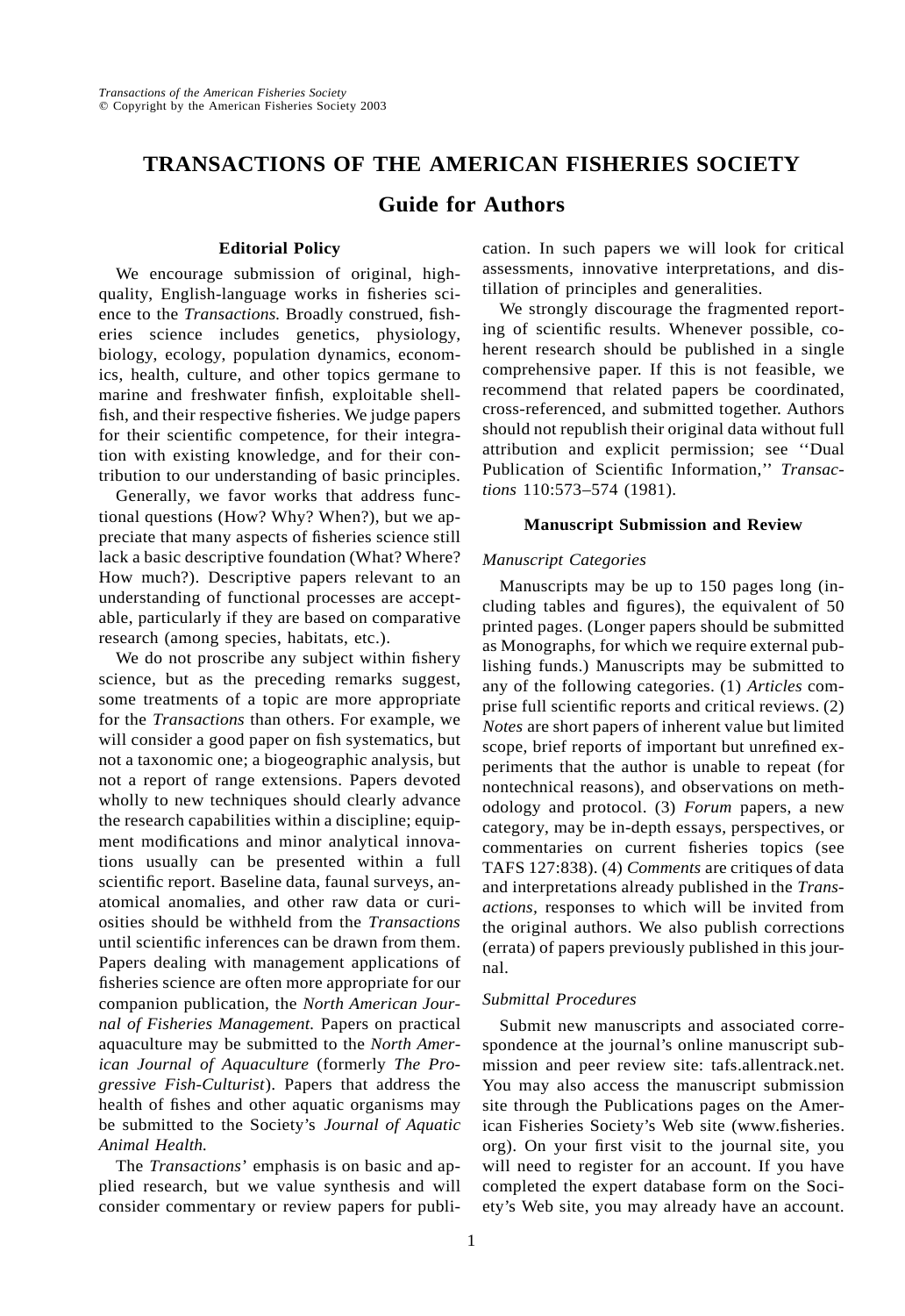In that case, your login name and password will be sent to you by e-mail during the registration process. This login name and password can be used on all of the Society's journal submission sites; there is no need to register again for each journal. You will be able to submit text, tables, and figures online. More detailed instructions, including acceptable file formats, are available on the site.

Publication charges are US\$75 per printed page and will be billed when the paper is in proof. Partial or full subsidy of page charges may be provided to voting members of the American Fisheries Society (only) who certify that grant or agency funds are severely limited or unavailable. Manuscript reviews are unaffected by requests for subsidy; however, at least one author of a subsidized paper must be or must become a member of the Society *before* a subsidized paper can be published. Every paper published in the journal is subject to a \$30 fee to offset handling costs associated with the proof. Authors may purchase reprints of their papers from the printer when they receive their proofs.

#### *Review Process*

Articles and notes normally will be critically reviewed by at least two outside experts in the relevant discipline. However, we may return to authors without review any manuscript that we judge to be of low technical or rhetorical quality or simply inappropriate for this journal. Reviewers and authors have the option of anonymity. Authors who wish to exercise this option should structure their manuscripts accordingly.

Because the review process depends on volunteers, it sometimes can be a lengthy process; however, we strive to get evaluations of well-written papers back to authors within 8–12 weeks after submission. Authors should do their part by revising papers promptly, ideally within 3 months of the time the paper is evaluated by the editor. Papers that have been out for revision for 6 months or more will be considered withdrawn, and revisions completed after that time should be sent to the Editorial Office as a new submission.

Reviewers (and editors) react positively to concisely written and well-organized papers and are likely to give such papers priority attention. Careless preparation of manuscripts implies careless research and thought and may lead to negative critiques. Authors can greatly help their own cause if they (1) write direct, unambiguous, grammatically correct prose and avoid redundancy and wordiness; (2) clearly establish the intellectual context and practical or theoretical importance of their work; (3) provide all methodological information needed to understand and interpret their results, without unnecessary details; (4) prevent statistical or analytical sophistication from upstaging biological insight; (5) integrate their results broadly but relevantly with the published literature; (6) forgo trivia and unwarranted speculation; and (7) follow the journal's style and format.

Authors for whom English is not their primary language are strongly encouraged to seek help from someone for whom it is when they prepare their papers for submission to the journal.

#### **Preparation of Manuscripts**

Our standard for word definition and spelling is *Webster's Third New International Dictionary,* as updated by the latest edition of *Merriam Webster's Collegiate Dictionary.*

For taxonomic and vernacular names of North American fish species, we follow the American Fisheries Society's most recent edition of *Common and Scientific Names of Fishes from the United States and Canada.* For other fish and invertebrate species, we encourage readers to follow the Society's companion publications: *World Fishes Important to North Americans* and *Common and Scientific Names of Aquatic Invertebrates from the United States and Canada* (*Mollusks,* 2nd edition, *Decapod Crustaceans,* and *Cnidaria and Ctenophora* are currently available in the latter series). Common names sanctioned by these lists may be used freely in this journal, but they must be accompanied by their respective scientific names when first mentioned in the abstract and text. Always use full common names: ''largemouth bass,'' not ''bass.'' Some plural forms of common names differ from the singular forms; consult a dictionary.

For analyses of fish population dynamics, we prefer the notation as used by W. E. Ricker in his *Computation and Interpretation of Biological Statistics of Fish Populations* (Fisheries Research Board of Canada Bulletin 191, 1975). However, all such symbolism should be defined anew in each manuscript. Our standards for chemical names are the current editions of the *Merck Index* (Merck & Co., Rahway, New Jersey) and *Enzyme Nomenclature* (Academic Press, San Diego, California). Geneticists should use the ''Gene Nomenclature for Protein-Coding Loci in Fish'' by J. B. Shaklee et al. (*Transactions of the American Fisheries Society* 119:2–15, 1990).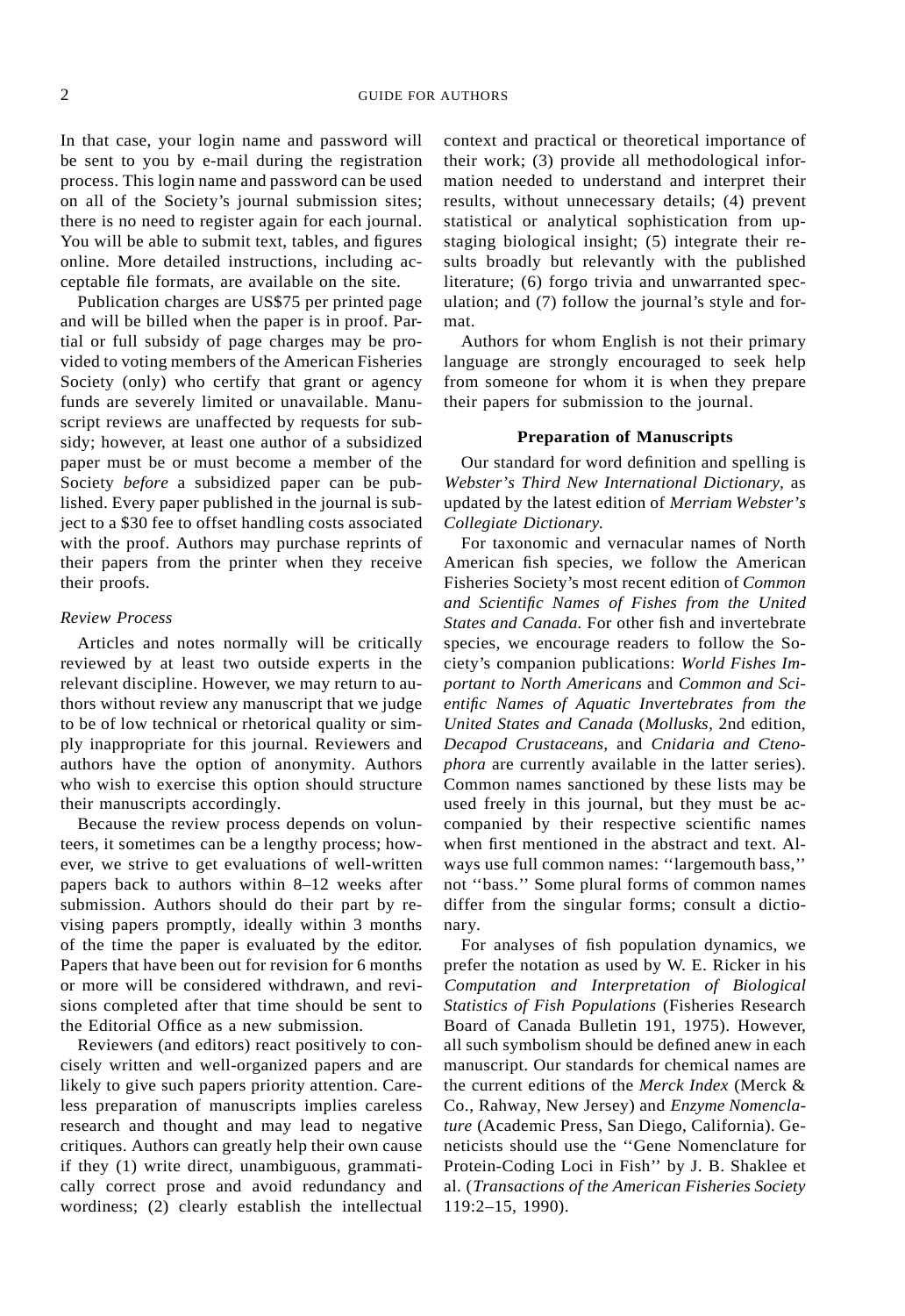*Writing for Fishery Journals,* edited by John Hunter (1990, American Fisheries Society), contains an excellent chapter on graphic and tabular display of data; other chapters provide advice about statistical and word usage. Several style manuals provide useful guidance for the preparation of manuscripts, among them are the latest editions of *Scientific Style and Format* (Council of Biological Editors, Chicago), and the *Chicago Manual of Style* (University of Chicago Press, Chicago). The *Elements of Style* by Strunk and White (Macmillan, New York) continues to be an excellent guide to English usage. Accuracy and precision in scientific writing are just as important as accuracy and precision in scientific measurement. Lapses in either context invite criticism.

#### *Format Conventions*

Whenever authors follow the style and format of the journal for which they write, they earn the appreciation of reviewers, editors, and typesetters, and save themselves extra revisionary work. The following conventions apply to this journal.

(1) Use line spacing of at least 1.5 for all material, including title, abstract, footnotes, references, tables, and table and figure legends.

(2) Enable line numbering for all manuscript pages, beginning anew on each page. Number all pages sequentially, including title page, abstract, tables, and figure legends. Make sure that headers or footers will not be confused with the text.

(3) Use a standard 12-point font throughout. Use boldface type only to indicate first-level heads and vectors. Use an italic font and not underlining to indicate italics.

(4) Turn off all hypenation and justification routines. Delete all horizontal and vertical lines from tables except the horizontal lines above and below the column heads and across the bottom of the table.

(5) Avoid solid capital letters except for acronyms, which, along with abbreviations and symbols (including numerals), should never begin a sentence. Use an italic font only for scientific binomials (other Latin words and phrases are *not* italic), second- and third-level subheadings, single-letter variables and constants in mathematics and statistics, and for *occasional* emphasis.

(6) Spell out one-digit numbers unless they are used with units of measure or are directly compared with a larger number: four anglers; 5 cm; 8 bluefish and 16 striped bass. Use numerals for decimal fractions and numbers of two or more digits: 0.4 times; 17 tanks; 326 fish, but spell out any number that begins a sentence. Use commas in numbers of 1,000 and greater; use 0 before decimal fractions (0.05).

(7) Use the 24-hour clock for diel time (and spell out ''hours''): 1435 hours, not 2:35 p.m. Calendar dates can follow either of two formats: day month year (17 July 1990) or month day, year (July 17, 1990); select one style and use it consistently throughout the paper, including Tables and Figures.

(8) Follow the name-and-year system for literature citations (see References below).

(9) Keep text footnotes to a minimum and number them sequentially throughout the paper. Table footnotes take lowercase, superscript letters in alphabetical order, and the sequence starts anew with each table.

(10) Use metric units of measure without exception. Report physical measurements in accordance with the Système International d'Unités (SI). When one unit appears in a denominator, use a solidus (6 mg/L); use negative exponents and product dots  $(26.4 \text{ g} \cdot \text{m}^{-3} \cdot \text{h}^{-1})$  for compound denominators.

(11) Indicate the national currency involved the first time a monetary value is given (e.g., Can\$6, US\$153).

(12) Give fish ages in Arabic, not Roman, numerals (age  $3$ , not age III) and avoid plus  $(+)$  signs in the age notation. A fish is age 0 during its first year of life, which is assumed to end December 31 unless otherwise indicated. Define specialized age notations such as those used for anadromous species.

(13) A list of symbols and abbreviations that may be used without definition in this journal is provided at the end of this ''Guide for Authors.'' Some symbols are not unique (for example, N can mean newton, nitrogen, normal, or north), so terms should be spelled out if there is any chance of ambiguity. All other symbols must be defined when they are introduced in each paper; for example, "1,000  $\times$  gravity (*g*)" at first use, and "1,000 *g*" thereafter. To facilitate communication with readers, avoid excessive use of abbreviations and acronyms, and avoid abbreviations in the abstract.

### *Manuscript Components*

Manuscripts normally should be assembled in this order: title, authors, and addresses (on one page); abstract (on the second page); introduction, study area, methods, results, discussion, acknowledgments (run-in on successive pages); references; all text footnotes (including address changes); ap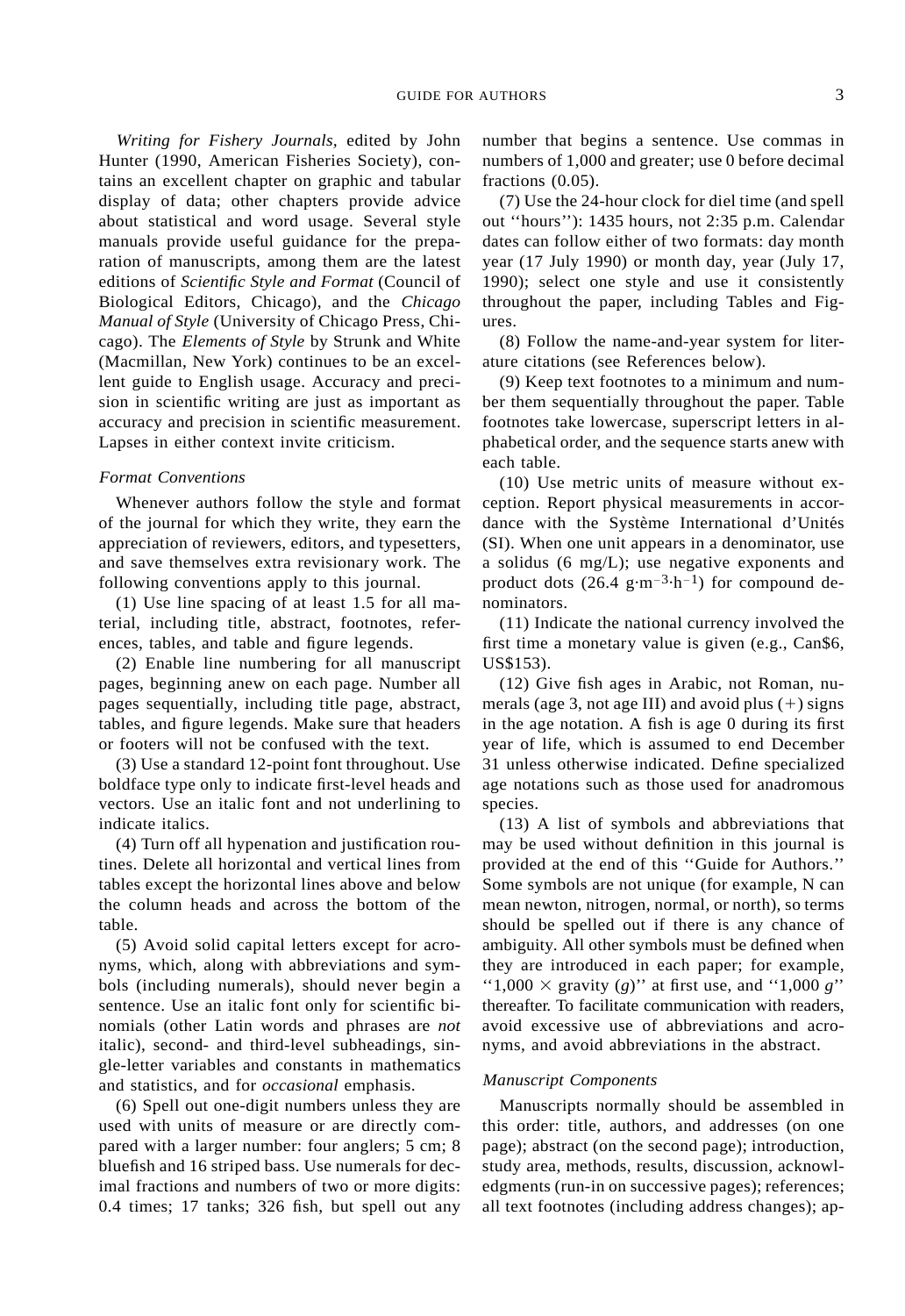pendixes; tables; figure captions; figures. The following notes expand on these items.

*Title.*—The title should accurately reflect a paper's content. The best titles—those that attract a reader's attention and interest—are usually short (a dozen words or less) and crisp. Latin binomials covered in the Society's *Common and Scientific Names of Fishes from the United States and Canada* should not be included in the title. Authors of scientific taxa also should be omitted from the title except when their names are absolutely needed for clarification.

*Abstract.*—All articles and notes require abstracts, but comments do not. The abstract should be a single paragraph of 200–300 words (75–200 words for notes) that summarizes the results and conclusions in concise and declarative prose. Abstracts should neither list the contents (this is presented; that is discussed) nor review the methods. Literature citations and footnotes are not allowed in abstracts. Abstracts obviate the need for formal text summaries. Because they are widely circulated by abstracting services, abstracts have much larger readerships than do full papers, and the abstract should represent the text fairly and accurately.

*Introduction.*—An introduction should set the context for the work to be reported and establish the purpose and importance of that work. It also should demonstrate the authors' awareness of the most pertinent literature, including review articles. However, a comprehensive literature survey may be deferred to the discussion section if this is more appropriate.

*Study site.*—A report of field studies may need a detailed site description, which can be given in a separate section of the manuscript. Limit the information to that needed for an understanding and interpretation of the results. If only a few words are needed to locate and describe the study site, include them in the introduction or methods. Maps are unnecessary if they only give information contained in standard atlases.

*Methods.*—Methodologies can be tedious to read, but it is better to be overly explicit than to omit details needed by a reader to evaluate the data or repeat the study. Previously published descriptions of equipment and procedures may be cited by reference, unless they are in theses, dissertations, agency reports, or other sources of limited availability. Clarity of expression is as important in the methods section as it is elsewhere in the paper. If the experimental protocol and equipment are particularly complex, they can be displayed in a table or figure. Similarly, the numerous variables needed for some mathematical developments may be listed and defined in a table.

Long papers that report diverse research may benefit if methodological details are split up and regrouped together with the respective results. This can help the reader to associate the data with the respective procedures. In such cases, a formal methods section can be restricted to matters common to all or most of the experiments: sources of fish, equipment, chemical analyses, or statistical tests, for example.

Some papers, such as those concerned wholly with techniques or models, as well as review articles, may need no separate methods section.

*Results.*—Results traditionally follow methods, and need not be explicitly labeled as such if a more descriptive subheading is available. If results are presented in tables or figures, it is pointless to describe them exhaustively in prose as well; the text can be devoted to summary statements and analyses. Display data in tables if precision is important, in figures if trends are paramount. Although long lists of raw data are undesirable, basic data should not be refined to the degree that a reader can neither verify the analyses nor use the information for other purposes. Statistical testing is an important part of most analyses, but it should not obscure biological insight. Most importantly, the statistical designs and models used should be appropriate for the study. Many criticisms of fishery work address statistical flaws; consult experts as necessary. Although most scientific decisions are based on a statistical probability of error of 5% or less, we have no requirements regarding significance levels. Decision probabilities should balance the sacrifice of biological information against the consequences of being wrong.

*Discussion.*—The value of a paper can be greatly enhanced by a good discussion. This is the place to relate what has been learned to what is known, to create new syntheses, to search for generalities, to establish basic principles. The weakest discussions are brief literature surveys appended to mechanical restatements of the results; these usually should be integrated with the results in a single section of the paper. The strongest discussions are true scientific essays that materially advance understanding of their respective fields, whether they concern fishing mortality or ecosystem function. Most discussions fall between these extremes because they are founded on limited research objec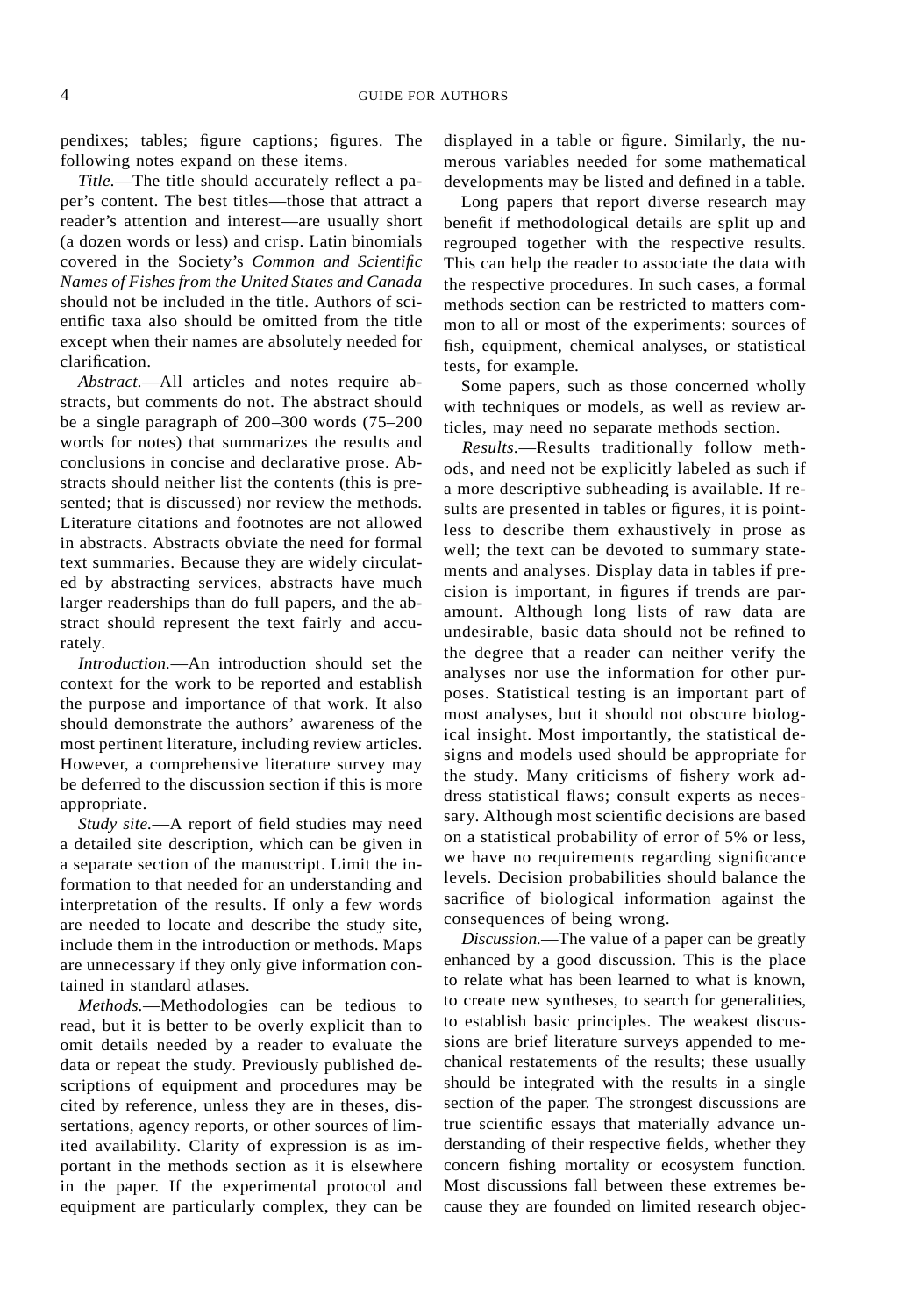tives, but a thoughtful and scholarly discussion can transform a pedestrian paper into a remarkable one.

The quality of a discussion is inversely related to redundancy, wordiness, and unfounded speculation. It is better not to make a point than to burden it with a paragraph of qualifications. The work of others, when cited, should be attributed carefully and accurately. Transitions from evidence to intuition need explicit identifications.

*Acknowledgments.*—Place grant and contribution numbers in the acknowledgments. Acknowledge only people and institutions that contributed directly to the research or to the manuscript's quality. The psychic support of spouse, family, and friends can be rewarded in other ways.

*References.*—Select references with caution. We will not allow reference to progress reports, to unpublished papers or abstracts of papers given at conferences, or to manuscripts in preparation or under review—except to acknowledge (in the acknowledgments section) intellectual debt. Although theses, dissertations, final reports, and institutional documents of limited or no circulation often contain useful data and may be cited, such sources rarely have been subjected to external review and should be cited sparingly. Authors may be requested to provide unpublished reports if they are required by the referees. Reliance on unpublished reports reduces an author's credibility. If unpublished data or personal communications must be cited, do so parenthetically in the text, giving initials, surname, and affiliation (not address) of the source; for example, (A. B. Jones, Institute for Aquatics, personal communication). Obtain written permissions from the appropriate people to cite unpublished data and personal communications, and be prepared to show such letters to the editor.

Literature citations in the text take either of two forms, depending on the context. Note the punctuation in the following examples.

(1) Johnson (1995), Jones and Smith (1996, 1998), Rice et al. (1997), and Berger (in press) found walleyes in Lake Pollock.

(2) Walleyes occur in Lake Pollock (Johnson 1995; Jones and Smith 1996, 1998; Rice et al. 1997; Berger, in press).

Cite both of two authors, but for three or more give only the first author plus ''et al.'' Arrange multiple citations chronologically (oldest first) in a text sentence.

If their names are long, institutional authors may be cited as acronyms in the text, but such acronyms must be defined in the references. For example, "APHA et al. (1992)" cited in the text appears in the reference list as ''APHA (American Public Health Association), American Water Works Association, and Water Environment Federation. 1992.'' Cite ''in press'' for papers accepted for, but still awaiting, publication.

In the reference list, alphabetize entries first by the surnames of first authors or by the first word or acronym of corporate authors, then by the initials of first authors with the same surname, and finally by the surnames of coauthors. List multiple papers by the same author(s) chronologically by year of publication. Distinguish papers by the same author(s) in the same year by lowercase letters after the year (1998a, 1998b). Substitute ''in press'' for the year if a paper has been accepted for publication but page numbers are not yet available.

Completely spell out all bibliographic information, *including serial titles.* We allow only these abbreviations:

(1) first and middle initials of authors and editors;

(2) abbreviations that occur in the titles of articles and books and in the names of authors;

(3) ordinal numbers (2nd edition, 4th congress) other than those spelled out in titles.

Examples of common bibliographic formats follow. *Remember to double-space all references.*

(1) Articles in journals and other periodicals listed in *BIOSIS Serial Sources* (BIOSIS, Philadelphia), but see exception for AFS book series in (3) below: author(s); year; title; serial; volume; issue (if needed); inclusive pages. Include the issue number only when each issue starts with page 1.

- Crawshaw, L. I., D. E. Lemons, M. Palmer, and J. M. Messing. 1982. Behavioral and metabolic aspects of low-temperature dormancy in the brown bullhead, *Ictalurus nebulosus.* Journal of Comparative Physiology B 148:41–47.
- Hochachka, P. W. 1990. Scope for survival: a conceptual ''mirror'' to Fry's scope for activity. Transactions of the American Fisheries Society 119:622– 628.
- Kennedy, V. S. 1990. Anticipated effects of climate change on estuarine and coastal fisheries. Fisheries 15(6):16–24.
- Kent, M. L., G. S. Traxler, D. Kieser, J. Richard, S. C. Dawe, R. W. Shaw, G. Prosperi-Porta, J. Ketcheson, and T. P. T. Evelyn. 1998. Survey of salmonid pathogens in ocean-caught fishes in British Columbia, Canada. Journal of Aquatic Animal Health 10:211– 219.

(2) Book: author(s); year; title; edition (other than 1st) or volume (if part of a series); publisher;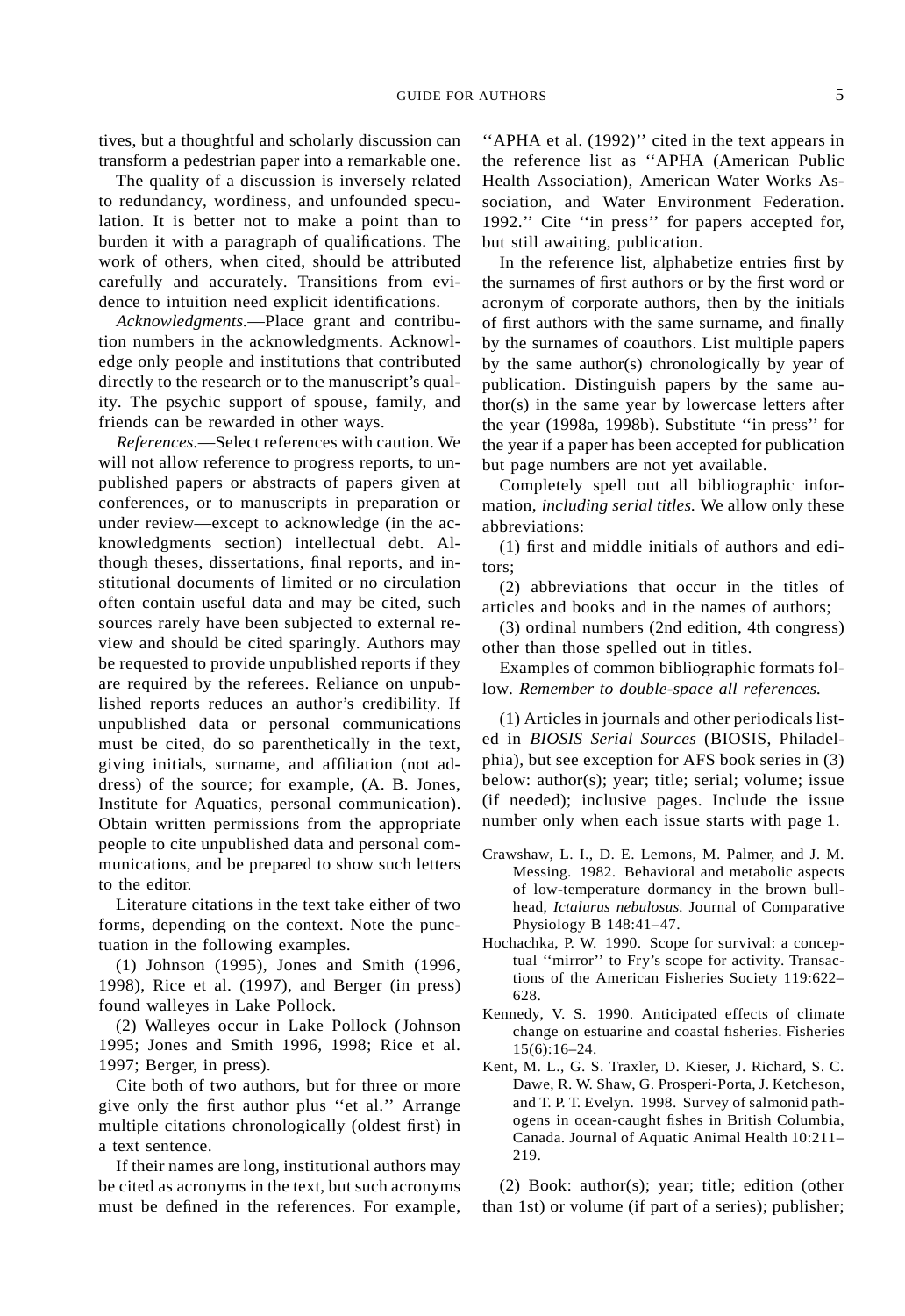city; state, province, or country (only if needed to locate city). Omit the number of pages.

- APHA (American Public Health Association), American Water Works Association, and Water Environment Federation. 1992. Standard methods for the examination of water and wastewater, 18th edition. APHA, Washington, D.C.
- Hoar, W. S., and D. J. Randall, editors. 1988. Fish physiology, volume 11, part B. Academic Press, New York.
- Rheinheimer, G. 1985. Aquatic microbiology, 3rd edition. Wiley, New York.
- Waters, T. F. 1995. Sediment in streams: sources, biological effects, and control. America Fisheries Society, Monograph 7, Bethesda, Maryland.

(3) Article in a book (including those in the AFS ''serial'' books—Special Publications, Symposia, and Monographs): author(s); year; title; inclusive pages; editor(s); book title; publisher; series name (if appropriate); city; state, province, or country (only if needed to locate city). Identify conference proceedings by year of publication, *not* by the year of the meeting, and give the publisher's name and location (i.e., where the proceedings may be obtained), *not* the location of the meeting.

- Adams, S. M., and J. E. Breck. 1990. Bioenergetics. Pages 389–415 *in* C. B. Schreck and P. B. Moyle, editors. Methods for fish biology. American Fisheries Society, Bethesda, Maryland.
- Campton, D. E. 1995. Genetic effects of hatchery fish on wild populations of Pacific salmon and steelhead: what do we really know? Pages 337–353 *in* H. L. Schramm, Jr. and R. G. Piper, editors. Uses and effects of cultured fishes in aquatic ecosystems. American Fisheries Society, Symposium 15, Bethesda, Maryland.
- Livingstone, A. C., and C. F. Rabeni. 1991. Food–habitat relations of underyearling smallmouth bass in an Ozark stream. Pages 76–83 *in* D. C. Jackson, editor. The first international smallmouth bass symposium. Mississippi Agriculture and Forestry Experiment Station, Mississippi State University, Mississippi State.

(4) Dissertation or thesis: author; year; title; dissertation; university; city; state, province, or country (only if needed to locate city).

- Chitwood, J. B. 1976. The effects of threadfin shad as a forage species for largemouth bass in combination with bluegill, redear, and other forage species. Master's thesis. Auburn University, Auburn, Alabama.
- Hartman, K. J. 1993. Striped bass, bluefish, and weakfish in the Chesapeake Bay: energetics, trophic linkages, and bioenergetics model applications. Doctoral dissertation. University of Maryland, College Park.
	- (5) Government publication: author(s) or agen-

cy; year; title; agency; type and number of publication; city; state, province, or country (only if needed to locate city).

- EPA (U.S. Environmental Protection Agency). 1986. Quality criteria for water. EPA, Report 440/5-86- 001, Washington, D.C.
- Gimbarzevsky, P. 1988. Mass wasting on the Queen Charlotte Islands: a regional inventory. British Columbia Ministry of Forests and Lands, Land Management Report 29, Victoria.

(6) Contract report: author(s); year; title; organizations that issued the report (if different from the author); organization that received the report; receiver's city; state, province, or county (only if needed to locate city).

Smith, A. B. 1986. Turbine-induced fish mortality at Highrise Dam, 1985. Report of Robertson Consultants to Prairie Utilities, Jonesville, Alberta.

(7) Internet citations: author(s) or agency; year; title; publisher; URL; month and year accessed.

Baldwin, N. A., R. W. Saalfield, M. R. Dochoda, H. J. Buettner, and R. L. Eshenroder. 2000. Commercial fish production in the Great Lakes 1867–1996. Great Lakes Fishery Commission. Available: www.glfc.org/databases/commercial/commerc.asp. (September 2000).

Note that only the first words and proper nouns of English titles are capitalized. In German titles, all nouns are capitalized. Retain italics when they are used in the titles cited.

*Footnotes.*—Bring all text footnotes together after the references. Keep them to a minimum. Typical footnotes give address changes for authors, availability of supplementary data, and disclaimers of product endorsement. Most other material, including personal communications (which also should be minimized), can be included in the text or the acknowledgments.

*Tables.*—Organize tables to convey the greatest amount of coherent information with the least amount of wasted space and redundancy. One practical constraint is the width of a journal's printed column or page (69 mm and 143 mm, respectively, in this journal). If necessary, we will split wide tables across facing pages. We do not print tables broadside (landscape) on the page; however, tables may be printed in landscape format for review purposes. In most cases, problems of space can be minimized if a table is oriented such that the number of columns is less than the number of rows. Even within these constraints, it frequently is possible to combine small but related tables into a single concise and definitive statement.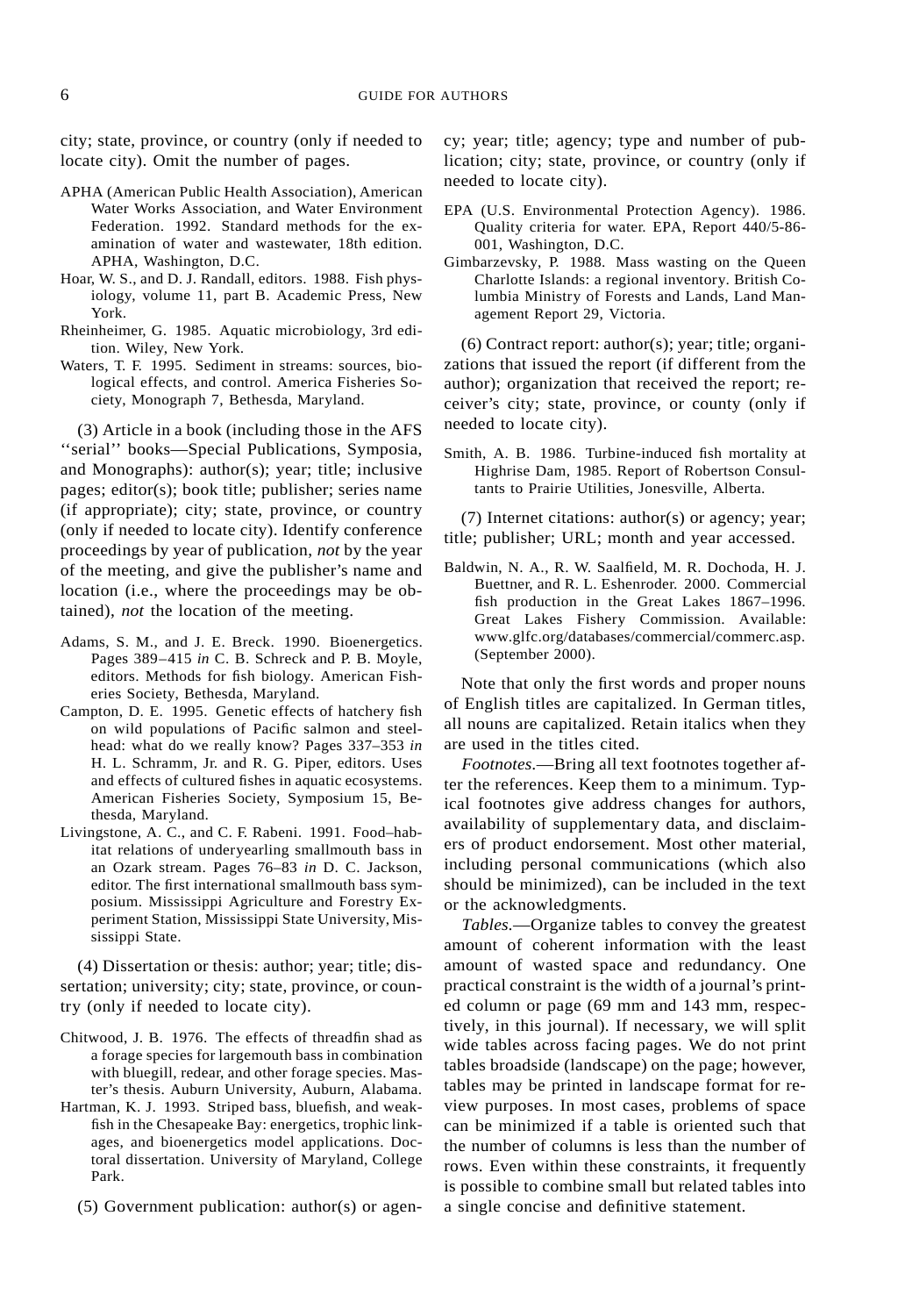## GUIDE FOR AUTHORS 7

Place a zero to the left of the decimal point for fractions smaller than one. Pay attention to the number of significant digits, regardless of what a computer may have printed out. Although fractions of a percent may be statistically justified in some cases, they rarely convey more meaning in fisheries work than do rounded, whole percentages.

Use the table caption or footnotes to identify nonstandard symbols and abbreviations. Footnotes take lowercase letter superscripts, which occur in alphabetical order. List footnotes below the table.

In column and row headings, capitalize only the first word, proper nouns, and appropriate symbols. Horizontal ruled lines seldom are needed in the body of tables, and vertical lines are never allowed. Use line spacing of at least 1.5 for the caption and entries and continue the table on additional pages, if necessary. *Do not* reduce type size for tables.

*Figure captions.*—List all figure captions sequentially on one or more pages. Identify in the captions all symbols that are not standard or defined on the figures, and include full disclosure whenever digital images have been electronically manipulated or enhanced.

*Figures.*—Print photographs on glossy paper with good contrast; place symbols and scale bars so they are at least 4 mm inside the outer edges of a photograph. We will not accept xerographic copies of figures or typewritten figure labels for publication. When the substitution is feasible, we prefer line drawings to halftone illustrations. Color photos will be printed in black and white unless

the author has made prior arrangements with the Journals Manager to cover the additional cost of color printing.

Labels should describe the *x*- and *y*-axes clearly. Place the *y*-axis label to the left of the axis and orient it to read sideways from bottom to top of the graph. Photomicrographs may be reduced during printing and should contain a scale bar directly on the photograph; give the equivalent length either on the bar or in the figure caption.

Most line drawings can be adequately reproduced in a single column of this journal (69 mm wide) if the lettering and data symbols are sufficiently large. All letters should be at least 1.5 mm high (or 6-point type) after the figure is reduced; avoid bold fonts. A figure that is 20 cm wide when drawn can reduce to one column if the smallest original lettering is at least 4.5 mm high (18-point type). Letter size and line thickness (including axes) should vary no more than twofold on a figure. Figure reduction can cause symbols and shadings to look alike, dashed lines to become continuous, and dotted lines to disappear, so choose elements that will retain their clarity and contrast when reduced and published. Keep graphics simple and uncluttered. Avoid unnecessary use of three-dimensional charts, black borders, and shaded fill. If shaded fill *is* used, keep it in the range of 30–70% of black for best reproduction. Keep blank space to a minimum by placing axis labels near the axes, multiple panels close together, and ''outlier'' words (compass directions, scale bars, keys) within the margins of the figure. Carefully planned figures enhance a paper's message and can reduce authors' publication costs.